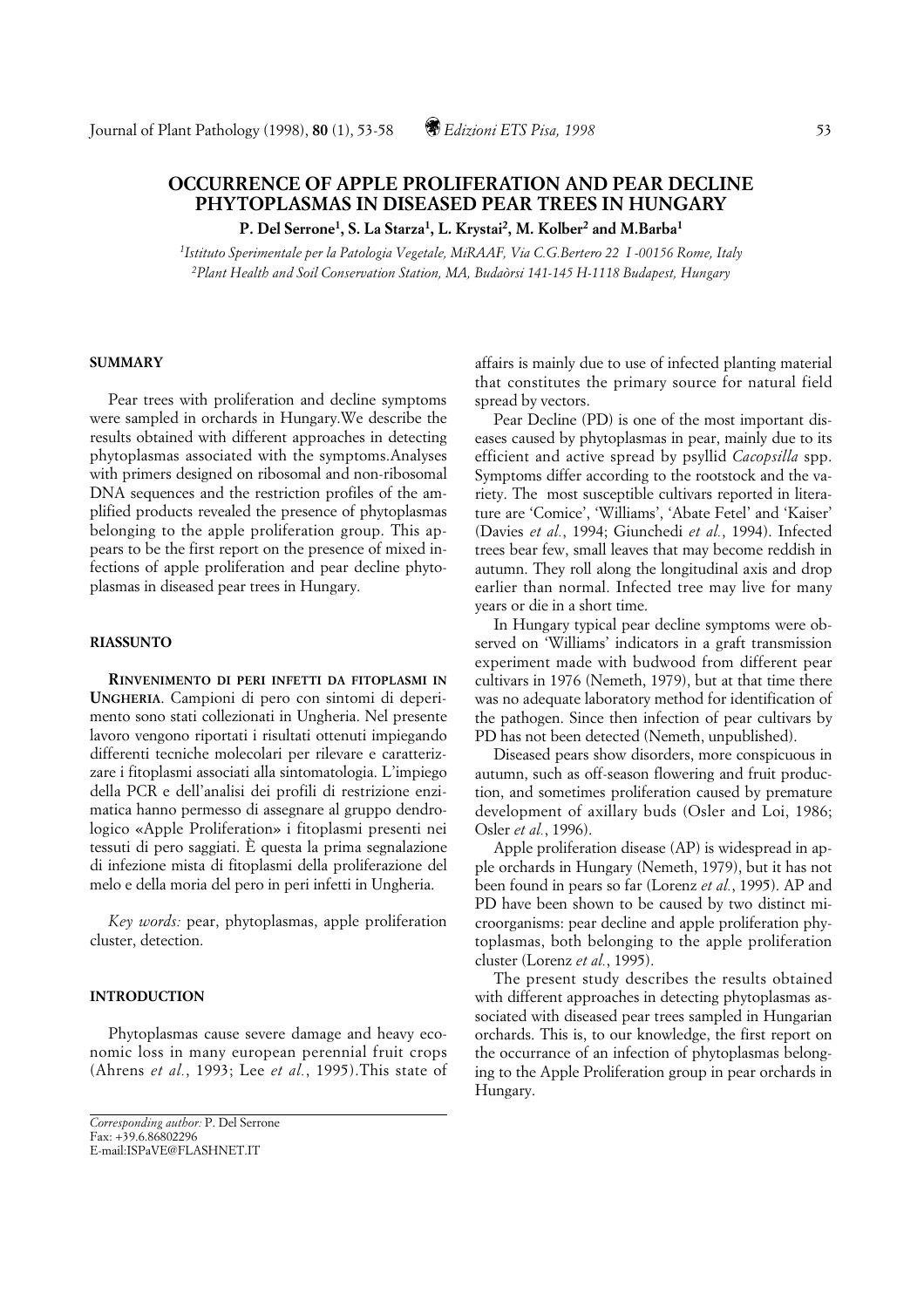#### **MATERIALS AND METHODS**

**Source of plant material.** The samples, consisting of leaves and shoots from seven symptomatic pear plants of cvs Williams and Esperen's Bergamotte, were collected in a nursery at Alsòtekeres, Hungary.

Healthy and PD-infected pear (ISPAVE.1) as well as healthy periwinkles and those experimentally infected with european aster yellows (EAY, isolate kindly provided by Dr. G. Boccardo, IFA-CNR, Turin, Italy) phytoplasmas were used as controls. The apple proliferation strain, maintained in periwinkle, was also used (AP, isolate kindly, provided by Prof. R. Osler, Istituto di Patologia Vegetale, University of Udine, Italy) .

**DNA Extraction.** Total nucleic acids were extracted from symptomatic and symptomless leaves and green tissue scraped from phloematic tissue under the bark of shoots. About 2 g of tissue, pulverized with liquid nitrogen, was homogenized in 14 ml of tissue suspension buffer (TSB= 0.1 M phosphate buffer pH 7.8 containing 10% sucrose, 2% polyvinylpyrrolidone MW 10,000, 50 mM ascorbic acid), stirred for 30 s and filtered through miracloth. After centrifugation (15 min at 10,000 *g*), the pellet was resuspended in extraction buffer containing 2% CTAB (hexadecyltrimethyl ammonium bromide) and processed according to Doyle and Doyle (1990).

**Polymerase Chain Reaction.** Different primers, designed on ribosomal and non-ribosomal DNA sequences, were used for PCR experiments: fU5/rU3 as universal primers, f01/r01 and fPD/r01, specific for the AP cluster, and fPD/rPDS specific for PD. Amplification conditions were those reported by Lorenz *et al.* (1995).

**Restriction Fragment Length Polymorphism.** Amplified products (10µl), obtained with universal (fU5/rU3) and cluster specific (f01/r01) primers, were digested with *Rsa* I at 37°C for 2 h in 20 µl of final volume.

Amplified products, obtained with fPDr01 primers, were digested with S*sp* I, S*fc* I and *Bsa* AI (Bio Labs) as above. All digested products were run in agarose and polyacrylamide gel (5%) electrophoresis, stained with ethidium bromide or silver nitrate and visualized on a UV transilluminator.

**PCR-ELISA.** Products obtained with the fP1/rP7 universal primers (Kirkpatrick, 1994) (amplifying both 16S rRNA gene and the space region between 16S rRNA and 23S rRNA), labelled with digoxigenin during the amplification process, were hybridized, after denaturation, with the rPDS oligonucleotide. This specific capture probe complementary to the inner part of the amplification product was biotilinated in the 5' position.

The hybridization product (20 pmoles of capture probe + 20 µl of amplified product made up to 220 µl with hybridization solution) was incubated in an ELISA plate previously coated with streptavidin. The test was performed according to manufacture's instructions (Boehringer Mannheim) following the protocol of Poggi-Pollini *et al.* (1996).

Amplified products, from PD-infected Italian pear, the AP strain and healthy pear and apple were compared as controls.

#### **RESULTS**

**DNA Extraction.** The extraction method yielded sufficient DNA, both from leaves or phloem tissue under the bark, to be used successfully.

**Polymerase Chain Reaction.** Amplified products of 880 bp from DNA, of six symptomatic pear samples and AP and EAY periwinkle experimentally infected, were obtained using universal primers fU5/rU3 (Fig. 1a). Other amplified fragments of about 1000 bp and 900 bp were obtained, from the same samples, using f01/r01 and fPD/r01 primers, respectively. No amplification was observed either from healthy pear and periwinkle or EAY-infected periwinkle.(Fig.1b and 1c).

Only two Hungarian samples, among the six processed with primers specific for PD (fPD/rPDS) and the italian isolate of PD gave band of the expected size (1400 bp) (Fig.1d). Those of the two Hungarian isolates were very weak (Fig.1d)

**Restriction Fragment Length Polymorphism.** In all samples, except one that appeared to be healthy and was not considered further, restriction profiles, obtained with *Rs*a I after amplification with primers fU3/U5 and f01/r01, showed bands specific for phytoplasmas found, until now, only in pome fruit trees (Fig.2a and 2b).

Furthermore, a band of 717 and of 792 bp were observed when amplified products obtained with fPD/r01 were digested with *Ssp* I and *Sfc* I, respectively, indicating the presence of AP phytoplasmas in all samples (Fig. 2c).

**PCR-ELISA.** Among the amplified products obtained with universal primers fP1/rP7 (Fig.1e), four Hungarian samples reacted with the biotilinated rPDS probe indicating the presence of PD phytoplasmas (Table 1).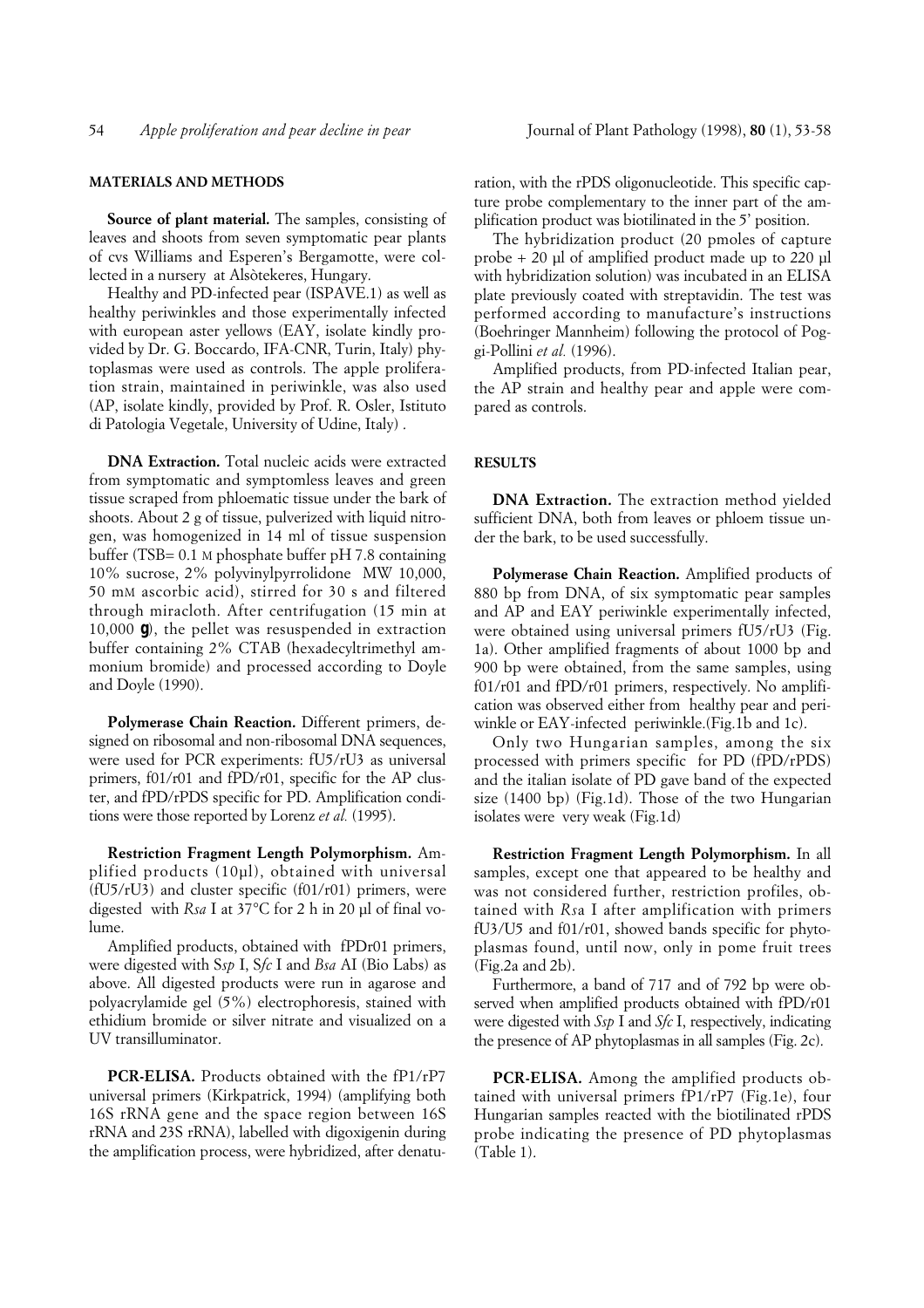

 $1234$  $\overline{I}$ 8 9 10 11 12 13 14 5 6





(e)

**Fig.1.** Agarose (1%) gel electrophoresis of amplified products with the primers: **(a)** fU5/rU3; lanes 1 = marker (1F174, Gibco BRL), 3-9 = Hungarian samples,  $10 =$  Italian PD infected pear,  $11 =$  healthy pear,  $12 =$  AP strain infected periwinkle,  $13 =$  healthy periwinkle,  $14 =$  EAY infected periwinkle. **(b)** f01/r01 and **(c)** fPD/rO1; lanes 3-9 = Hungarian samples, 10 = healthy pear, 11 = Italian PD infected pear, 12 = healthy periwinkle, 13 = AP strain infected periwinkle. **(d)** fPD/rPDS; lanes 1 = marker (1F174, Gibco BRL), 2-9 = Hungarian samples, 10 = Italian PD infected pear, 11 = healthy pear, 12 = AP strain infected periwinkle, 14 = marker (1kb ladder, Gibco BRL). **(e)** fP1/rP7; lanes 1 = marker (1kb ladder, Gibco BRL), 3 = healthy pear, 4 = Italian PD infected pear, 5-12 = Hungarian samples, 13 = healthy periwinkle, 14 = AP strain infected periwinkle.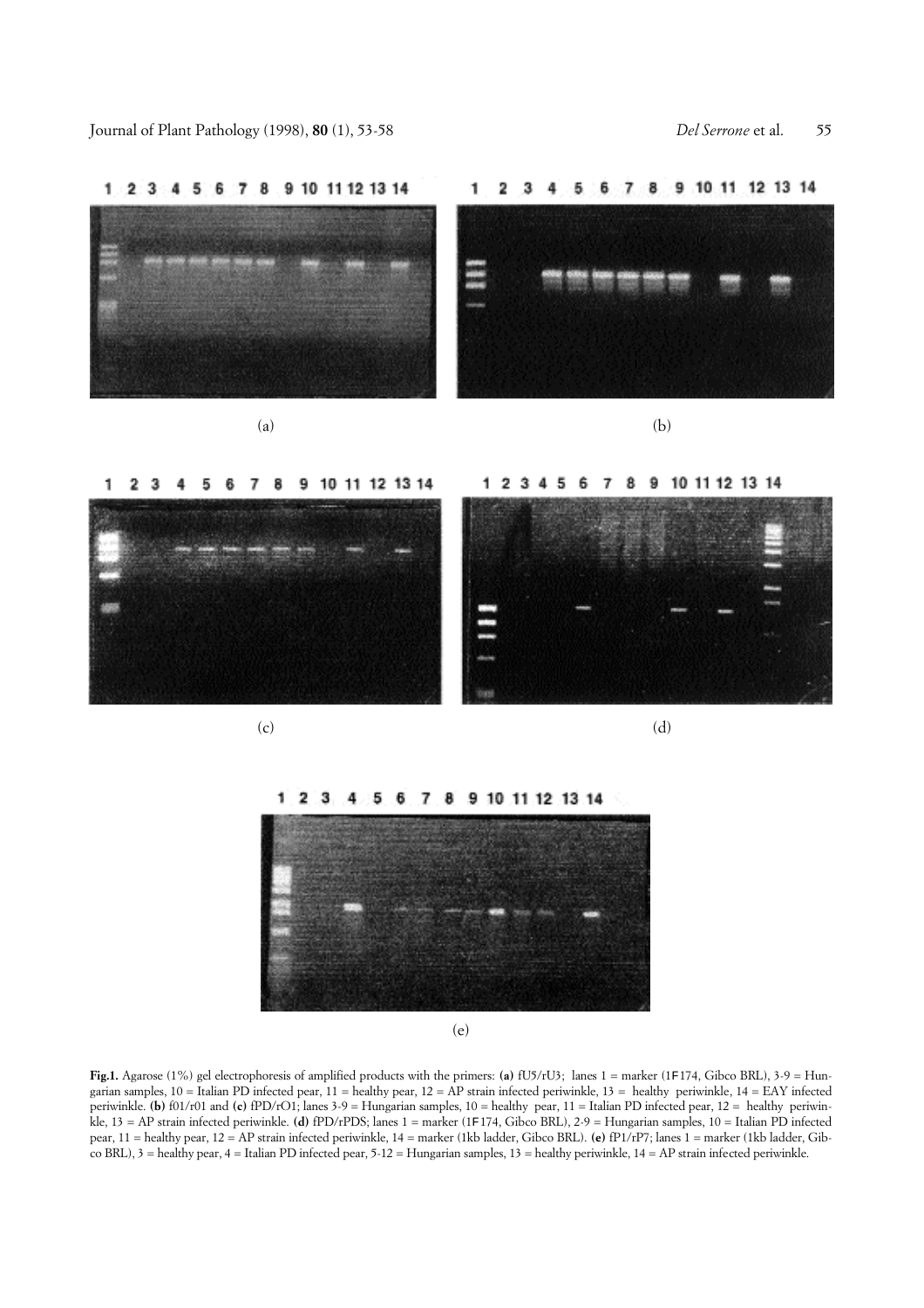

**Fig.2.** Profiles of fU5/U3 **(a)** and fO1/rO1 **(b)** amplified products restricted with *Rsa* I. **(a)** 5% polyacrylamide gel electrophoresis stained with silver; lanes 1 = Italian PD-infected pear, 2-7 = Hungarian samples, 8 = not digested, 9 = marker (1F174, Gibco BRL), **(b)** 1% agarose gel electrophoresis stained with ethidium bromide; lanes 1 = marker (1F174, Gibco BRL),2 = healthy pear, 3 = healthy periwinkle, 4 = Hungarian sample, 5 = Italian PD-infected pear, 6 = AP strain-infected periwinkle.



**Fig. 3.** Polyacrylamide (5%) gel electrophoresis of profiles of fPD/r01 amplified products restricted with *Ssp* I and *Sfc* I stained with silver nitrate; lanes 1 = not digested, 2 = AP strain-infected periwinkle, 3-7 = Hungarian samples, 8 = marker (1F174, Gibco BRL), 9-13 = Hungarian samples, 14 = AP strain-infected periwinkle, 15 = not digested.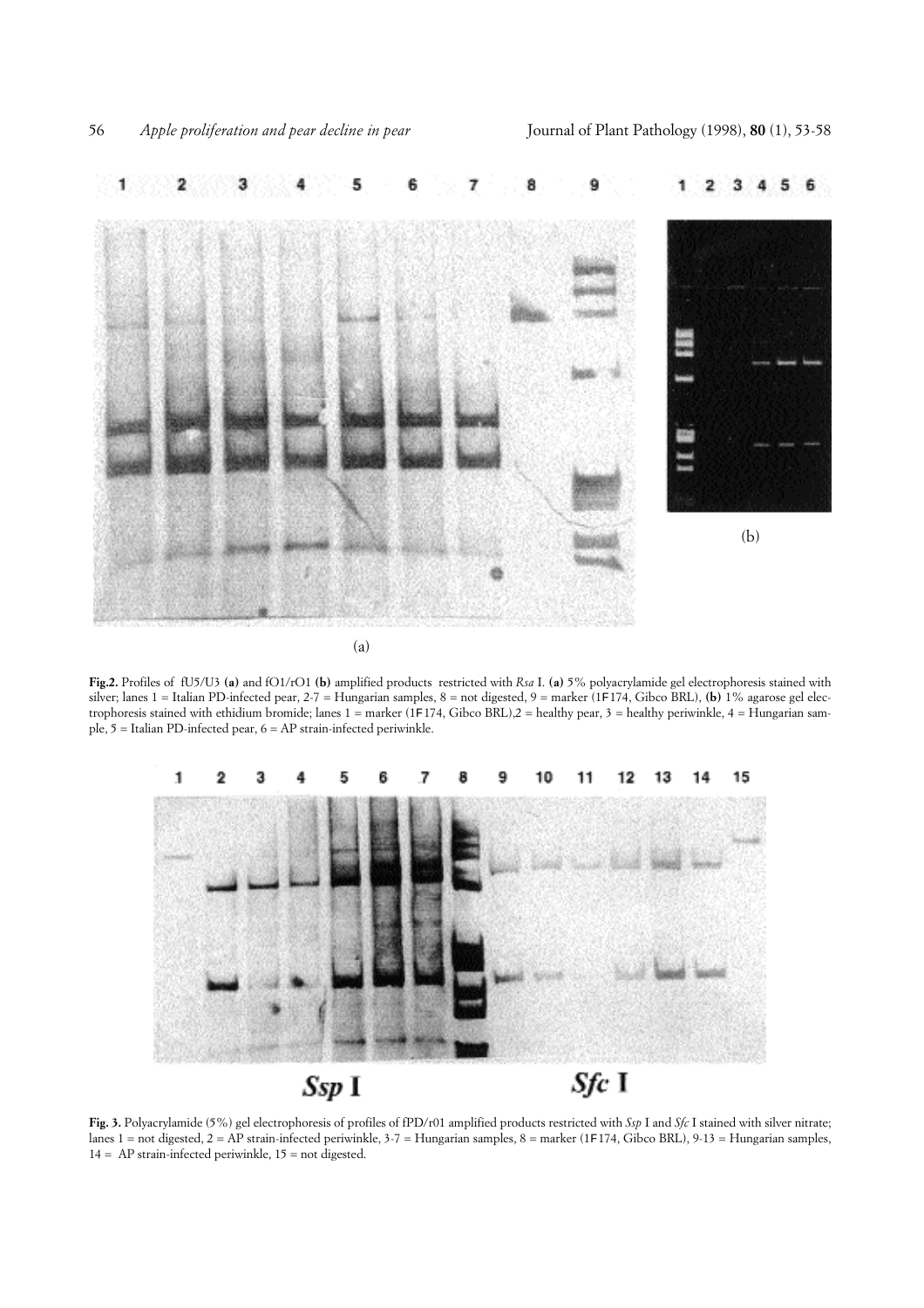Journal of Plant Pathology (1998), **80** (1), 53-58 *Del Serrone* et al. 57

| <b>Samples</b>  | A<br>405nm | <b>Presence of PD</b> |
|-----------------|------------|-----------------------|
| 1               | 0.260      |                       |
| $\overline{2}$  | 0.870      | $^{+}$                |
| 3               | 0.600      | $^{+}$                |
| $\overline{4}$  | 0.300      | $^{+}$                |
| 5               | 0.180      |                       |
| 6               | 1.017      | $^{+}$                |
| Italian isolate | 0.600      | $^{+}$                |
| Healthy pear    | 0.150      |                       |
| AP strain       | 0.300      | $^{+}$                |
| Healthy apple   | 0.150      |                       |
| Buffer          | 0.135      |                       |
| Kit check       | >2         |                       |

**Table 1.** Absorbance values at  $A_{405nm}$  of fP1/rP7 amplified products tested by PCR-ELISA

# **DISCUSSION**

This is the first time that phytoplasmas have been detected by molecular methods in pear trees in Hungary. In fact, the PCR amplification with universal primers clearly indicated the presence of phytoplasma DNA.

PCR with universal primers (fU5/rU3) followed by RFLP analysis indicated that the phytoplasmas were in the apple proliferation cluster. Primers specific for this group gave amplified products whose restriction profile proved that these phytoplasmas belong to the pome fruit subgroup. In addition RFLP analysis, performed with amplified products obtained with fPD/r01 (subgroup-specific primers), confirmed the presence of AP, but not of PD phytoplasmas. On the other hand PCR, using specific primers, and PCR-ELISA detected PD phytoplasmas although in different extent.

The latter technique showed higher sensitivity, in terms both of signal intensity and number of samples found infected, so that four plants appeared to carry mixed infection of both phytoplasmas, although in PCR-ELISA the AP strain gave only a weak signal.

Mixed infections of phytoplasmas belonging to the same or different clusters not surprising since it has already been reported by several authors (Bianco *et al.*, 1993; Lee *et al.*, 1995; Lorenz *et al.*, 1995). From hybridization with the rPDS probe and from amplification with primers fPD/rPDS, both supposed to be PDspecific, there is evidence that at least some of the trees were also infected with the PD phytoplasma. It is possible that the PD phytoplasma was not detected by the RFLP analysis shown in Fig.3 because its concentration

was too low.In all other gels the sizes of the fragments derived from AP and PD would not be different.Thus, it is clear that the trees were doubly infected or that the probes and primers supposed to be PD-specific crosshybridized with AP DNA.

Furthemore pathogen-specific non-ribosomal primers for AP and PD phytoplasmas fail to detect all strains of both pathogens (Lorenz *et al.*, 1995). These facts emphasize the problem of how to distinguish these two microorganisms and whether they can be considered distinct, in order to detect specifically the pathogens associated with these two dangerous diseases.

# **AKNOWLEDGEMENTS**

The authors are grateful to Prof. A. Quacquarelli (Istituto Sperimentale per la Patologia Vegetale, Rome, Italy) for his suggestions, Dr. E. Seemueller (Biologische Bundesanstalt Institut fur Pflanzenschutz, Obstau, Germany) for critically reading the manuscript and Prof. R. Osler (Istituto di Patologia Vegetale, University of Udine, Italy) and Dr. G.Boccardo (IFA-CNR, Turin, Italy) for kindly providing the AP and EAY strains in periwinkle.

This work was supported by the Italian Ministry of Agriculture (MiPA), Project «Biotechnology» n°457.

## **REFERENCES**

- Ahrens U., Lorenz K.H., Seemüller E., 1993. Genetic diversity among mycoplasma like organisms associated with stone fruit disease. *Molecular Plant-Microbe Interactions* **6**: 686- 691.
- Bianco P.A., Davis R.E., Prince J.P., Lee I.M., Gundersen D.E., Fortusini A., Belli A., 1993. Double and single infections by aster yellows and elm yellows MLOs in grapevines with symptoms characteristic of Flavescence dorée. *Rivista di Patologia Vegetale* **3**: 69-82.
- Bovey R., 1963. Apple proliferation. In: Virus diseases of apples and pears. *Technical Comm., B.U.R., Hort.East Malling*, 30, 63-67.
- Davies D.L., Guise C.M., Clark M.F., Adams A.N., 1992. Parry's disease of pears is similar to pear decline and is associated with mycoplasma-like organisms transmitted by *Cacopsylla pyricola. Plant Pathology* **41**: 195-203.